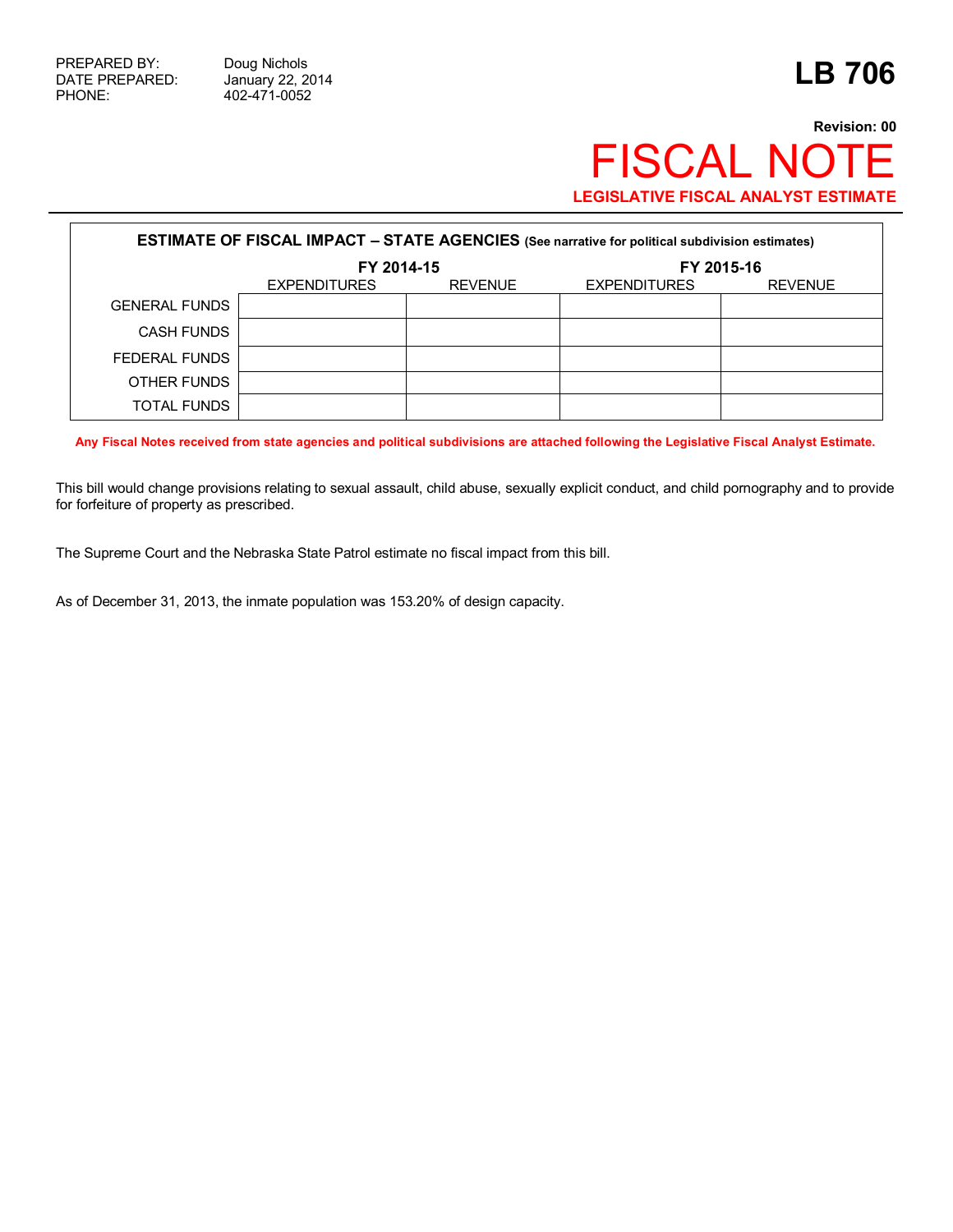**Please complete ALL (5) blanks in the first three lines. 2014**

| $LB^{(1)}$<br>706                               |                     |                            |                                                                   | <b>FISCAL NOTE</b>  |
|-------------------------------------------------|---------------------|----------------------------|-------------------------------------------------------------------|---------------------|
| State Agency OR Political Subdivision Name: (2) |                     | 05 Supreme Court           |                                                                   |                     |
| Prepared by: (3) Eric Asboe                     |                     | Date Prepared: (4) 1/21/14 |                                                                   | Phone: $(5)$ 1-4138 |
|                                                 |                     |                            | <b>ESTIMATE PROVIDED BY STATE AGENCY OR POLITICAL SUBDIVISION</b> |                     |
|                                                 | FY 2014-15          |                            |                                                                   | FY 2015-16          |
|                                                 | <b>EXPENDITURES</b> | <b>REVENUE</b>             | <b>EXPENDITURES</b>                                               | <b>REVENUE</b>      |
| <b>GENERAL FUNDS</b>                            |                     |                            |                                                                   |                     |
| <b>CASH FUNDS</b>                               |                     |                            |                                                                   |                     |
| <b>FEDERAL FUNDS</b>                            |                     |                            |                                                                   |                     |
| <b>OTHER FUNDS</b>                              |                     |                            |                                                                   |                     |
| <b>TOTAL FUNDS</b>                              |                     |                            |                                                                   |                     |

**Explanation of Estimate:**

No fiscal impact. Although court hearings related to forfeiture of property may increase, the impact on judicial and court workload is not estimated to be significant.

|                           |           |                            | <b>BREAKDOWN BY MAJOR OBJECTS OF EXPENDITURE</b> |                     |
|---------------------------|-----------|----------------------------|--------------------------------------------------|---------------------|
| <b>Personal Services:</b> |           |                            |                                                  |                     |
|                           |           | <b>NUMBER OF POSITIONS</b> | $2014 - 15$                                      | $2015 - 16$         |
| <b>POSITION TITLE</b>     | $14 - 15$ | $15 - 16$                  | <b>EXPENDITURES</b>                              | <b>EXPENDITURES</b> |
|                           |           |                            |                                                  |                     |
|                           |           |                            |                                                  |                     |
|                           |           |                            |                                                  |                     |
|                           |           |                            |                                                  |                     |
|                           |           |                            |                                                  |                     |
|                           |           |                            |                                                  |                     |
|                           |           |                            |                                                  |                     |
|                           |           |                            |                                                  |                     |
|                           |           |                            |                                                  |                     |
|                           |           |                            |                                                  |                     |